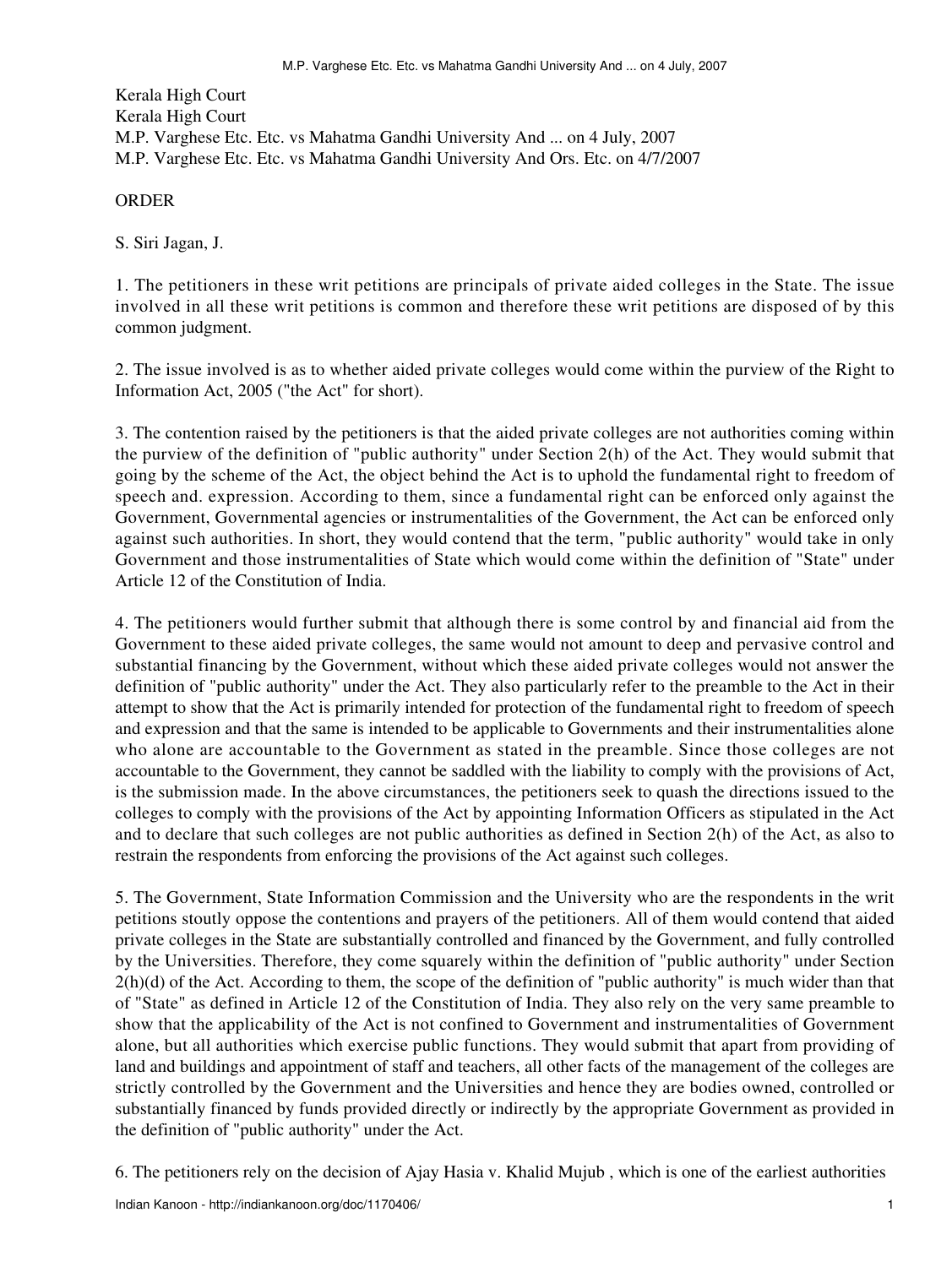on the question as to the interpretation of the definition of "State" under Article 12 of the Constitution of India and would submit that only those institutions which would satisfy the tests laid down by that decision for answering the definition of "State" would come within the purview of the Act.

7. I have considered the rival contentions in detail. I shall first deal with the contention of the parties with reference to the preamble to the Act, which reads thus:

An Act to provide for setting out the practical regime of right to information for citizens to secure access to information under the control of public authorities, in order to promote transparency and accountability in the working of every public authority, the constitution of a Central Information Commission and State Information Commissions and for matters connected therewith or incidental thereto.

WHEREAS the Constitution of India has established democratic Republic;

AND WHEREAS democracy requires an informed citizenry and transparency of information which are vital to its functioning and also to contain corruption and to hold Governments and their instrumentalities accountable to the governed;

AND WHEREAS revelation of information in actual practice is likely to conflict with other public interests including efficient operations of the Governments, optimum use of limited fiscal resources and the preservation of confidentiality of sensitive information;

AND WHEREAS it is necessary to harmonise these conflicting interests while preserving the paramountcy of the democratic ideal;

NOW, THEREFORE, it is expedient to provide for furnishing certain information to citizens who desire to have it.

BE it enacted by Parliament in the Fifty-sixth Year of the Republic of India as follows:

(Emphasis supplied)

Of course, in one part, the same certainly refers to 'Government and their instrumentalities accountable to the governed', but on a reading of the preamble as a whole, the same itself would make it abundantly clear that the scope of the Act is much wider in its applicability. The Preamble starts with the statement that the Act is intended to provide for setting out the practical regime of right to information for citizens to secure access to information under the control of public authorities, in order to promote transparency and accountability in the working of every public authority. The Act is intended to harmonise the conflict between the right of the citizens to secure access to information and the necessity to preserve confidentiality of sensitive information. I am not satisfied that the preamble would not in any way have the effect of indicating that the purpose of the Act is to confine its applicability to Government and instrumentalities of Government.

8. In any event, the applicability of the Act is to be determined based on the provisions of the Statute also. Section 3 of the Act lays down that subject to the provisions of the Act, all citizens shall have right to information. Section 4 of the Act lays down obligations of public authorities in the matter of supply of information. The said section requires public authorities to comply with the provisions of the Act. The term, "public authority" is defined in Section 2(h) of the Act thus:

2. Definitions.- In this Act, unless the context otherwise requires,-

## xxx xxx xxx xxx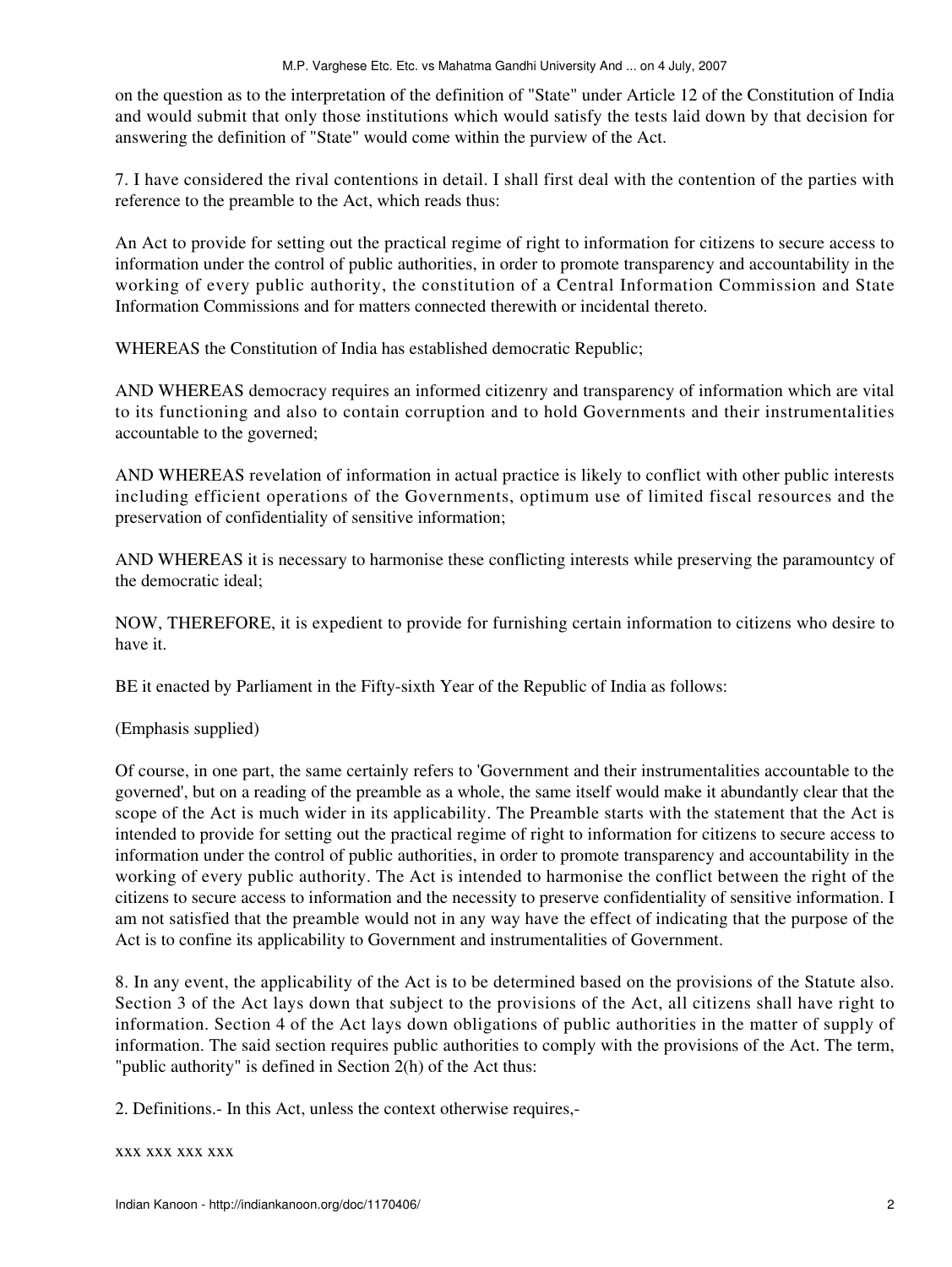## xxx xxx xxx xxx

(h) "public authority" means any authority or body or institution of self-Government established or constituted,-

- (a) by or under the Constitution;
- (b) by any other law made by Parliament;
- (c) by any other law made by State Legislature;
- (d) by notification issued or order made by the appropriate Government, and includes any-

(i) body owned, controlled or substantially financed;

(ii) non-Government Organisation substantially financed, directly or indirectly by funds provided by the appropriate Government;

So what has to be looked into in this case is as to whether these aided private colleges are bodies owned or controlled or substantially financed, directly or indirectly by funds provided by the appropriate Government.

9. The following facts are not in dispute. After the introduction of the direct payment system, teachers and staff of all aided private colleges are paid by the Government directly. These teachers and staff are also paid pension and other retirement benefits from the exchequer. The emoluments, pattern, duties and conditions of service of the teaching and non-teaching staff of these colleges are as prescribed by the University Acts, (See for example Sections 5(xiii) and 60 of the Kerala University Act, 1974). The qualifications for admission of students to the various courses of studies and to the examination and the conditions under which exemptions may be granted arc also prescribed by the Universities, (for example Section  $25(v)$  of the Kerala University Act, 1974). The fees collected from the students are remitted to the Government. The managements are paid maintenance. and other grants for the upkeep of the buildings of the college. Selection for admission of students has to be in accordance with the University Act, Statutes and Ordinances. Selection and appointment of teachers although made by the managements, have to be made strictly in accordance with the University Act, Statutes and Ordinances. Such appointments are to be approved by the University and the Government. In short, every facet of the functions of these aided private colleges is strictly controlled and financed by the Government. For coming within the definition of public authority' either control or financing by Government need be satisfied. In this case, both the conditions are satisfied. In the above circumstances, I have no doubt in my mind that these aided private colleges are bodies controlled and substantially financed directly or indirectly by the funds provided by appropriate Government. Further, these colleges deal with information relating to educational activities pertaining to students who pay fees to the Government and teachers and staff whose salaries are paid by the Government. When these colleges are financed and controlled by the Government and Universities and they are privy to information relating to students and staff, those information's do not have the character of private or sensitive information and the public have a right of access to such information so as to ensure transparency in the conduct of the management of the colleges in which the public are vitally interested. Denial of such information would be against the very object of the statute Essentially much of these information relate to students, teachers and staff of these colleges, and not to any information to any private activities of the managements of the colleges. That being so, these colleges would certainly answer the definition of public authority" under Section 2(h) of the Act.

10. Since I have already held that the applicability of the Act is not confined to bodies answering the definition of "State'' under Article 12 of the Constitution of India, I do not think it necessary to advert to the Ajay Hasia' case (supra) which lays down the tests to determine which authorities would fall within the ambit of "State" under Article 12 of the Constitution of India. Farther, when the Act makes the same applicable to